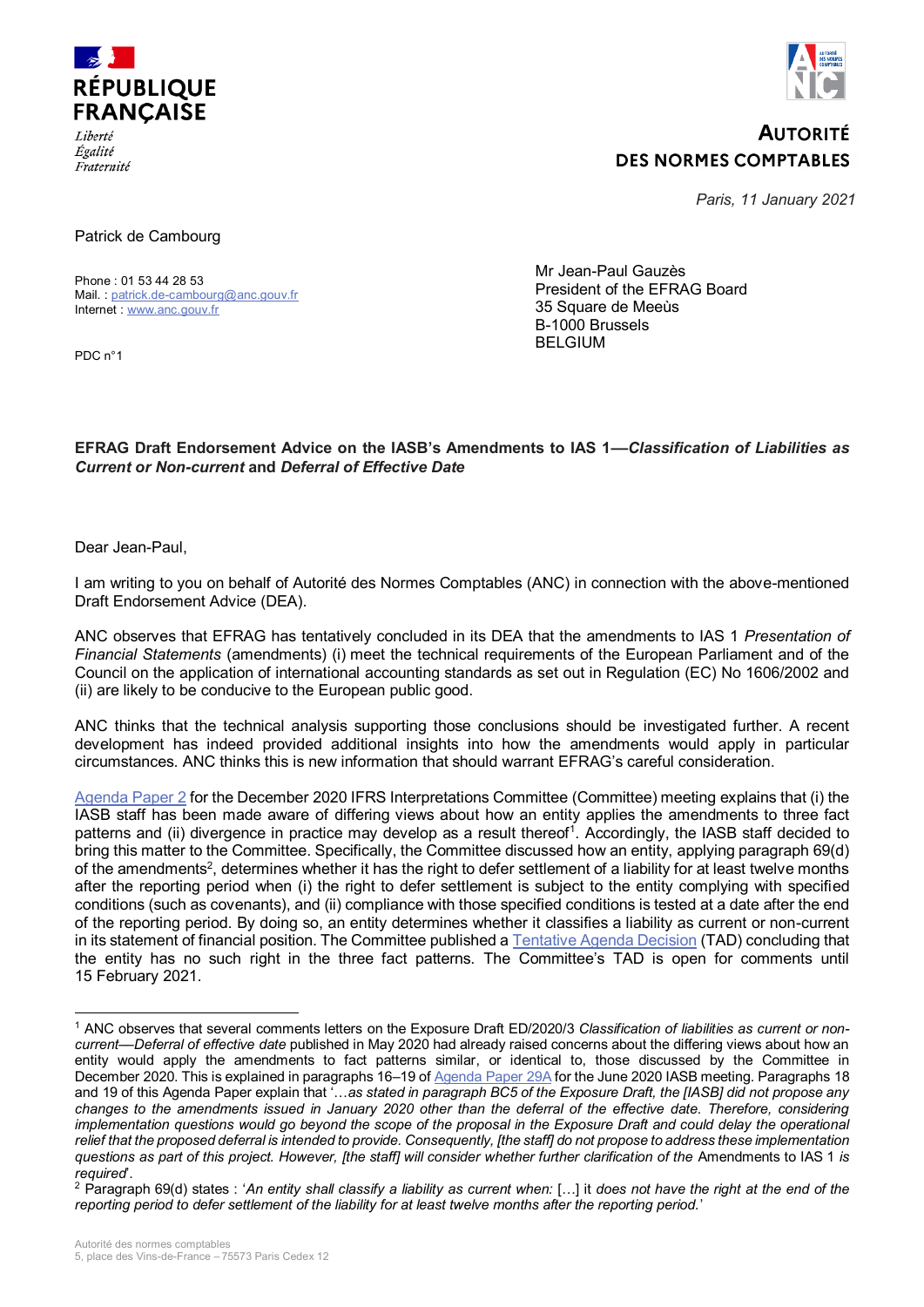Two fact patterns (cases 2 and 3 in the TAD) have drawn stakeholders' attention. In both cases, an entity has a loan that includes covenants and the loan becomes repayable on demand if the covenants (working capital ratios in the TAD) are not met at any testing date. The entity determines whether it classifies the loan as current or noncurrent in its statement of financial position at the reporting date. In particular:

- in case 2, the loan includes only one covenant that the entity tests three months after the reporting date– –in other words, the entity's right to defer settlement of the loan for at least twelve months after the reporting date is subject to the entity complying with a specified condition three months after that date; and
- in case 3, the loan has two covenants: one that the entity tests at the reporting date, the second one is tested six months after that date––in other words, the entity's right to defer settlement of the loan for at least twelve months after the reporting date is subject to the entity complying with two specified conditions, one at the reporting date, the other one six months after the reporting date.

On the basis of the working capital ratio existing *at the reporting date* and irrespective of the entity's expectation with regard to the working capital ratio that will exist at a later date, the entity observes that:

- in case 2, it would not meet the covenant that is due to be tested three months after the reporting date; and
- in case 3, it meets the covenant that is tested at the reporting date but would not meet the covenant that is due to be tested after the reporting date.

Paragraph 72A of the amendments<sup>3</sup> states (emphasis added): 'an entity's right to defer settlement of a liability for *at least twelve months after the reporting period must have substance and, as illustrated in paragraphs 73–75, must exist at the end of the reporting period. If the right to defer settlement is subject to the entity complying with specified conditions, the right exists at the end of the reporting period only if the entity complies with those conditions at the end of the reporting period. The entity must comply with the conditions at the end of the reporting period even if the lender does not test compliance until a later date*'. Accordingly, the Committee tentatively concluded that the entity has no right to defer settlement of the loan for at least twelve months after the reporting period in the two aforementioned cases––the entity classifies the loan as current at the reporting date.

ANC received feedback that the Committee's tentative conclusion may faithfully reflect the requirements in the amendments. However, ANC has been made aware that this conclusion came as a real surprise for a number of stakeholders who had not anticipated the accounting implications of applying the amendments to the two abovementioned fact patterns. ANC understands that the fact patterns are rather common and that entities are currently applying the existing requirements in IAS 1 differently when assessing the effects of covenants on the classification of their liabilities––there is diversity in reporting practices. Many entities only assess, at the reporting date, whether they comply with the conditions that have to be tested at the reporting date. Some other entities also assess whether they *expect* to comply with the conditions that are due to be tested at a later date––however those entities do not assess whether they meet those conditions from the reporting date onwards. Accordingly, ANC expects the amendments to result in a significant accounting change for many entities. The effects of such a change are farreaching in nature because the classification of liabilities as current or non-current usually affects the assessment of an entity's liquidity and thus, (i) its ability to access debt and (ii) the cost of its debt.

ANC has not identified in EFRAG's DEA any specific development about how entities would apply paragraphs 69(d) and 72A of the amendments in circumstances identical, or similar to, those described in the TAD and is thus unclear about whether EFRAG anticipated, during its deliberations, all the changes that may arise from those paragraphs. Accordingly, ANC recommends EFRAG consider how the Committee's tentative analysis could affect its assessment of the amendments.

Additionally, ANC has tentatively received feedback from a number of stakeholders questioning whether the amendments would result in useful information when applied to the two above-mentioned fact patterns.

Those stakeholders say that requiring an entity to assess at the reporting date whether it complies with the conditions that are due to be tested at a subsequent date, *solely on the basis of data observed at the reporting date*, disregards the contractual terms specified in the loan arrangement.

Those stakeholders also say this requirement may result in information that is not faithful for entities that have a seasonal or cyclical business or are subject to specific circumstances (such as an entity that is in its start-up phase). Those entities usually negotiate loans whose covenants are adjusted to reflect such a seasonality or cyclicality or specific circumstances. For example, in cases 2 and 3 of the TAD, the differing working capital ratios set at the reporting date and at later dates may have been agreed with the lenders to reflect the financial fluctuations due to the seasonality of the entity's business. In addition, those stakeholders observe that the

 <sup>3</sup> Paragraph 72A provides application guidance to paragraph 69(d).